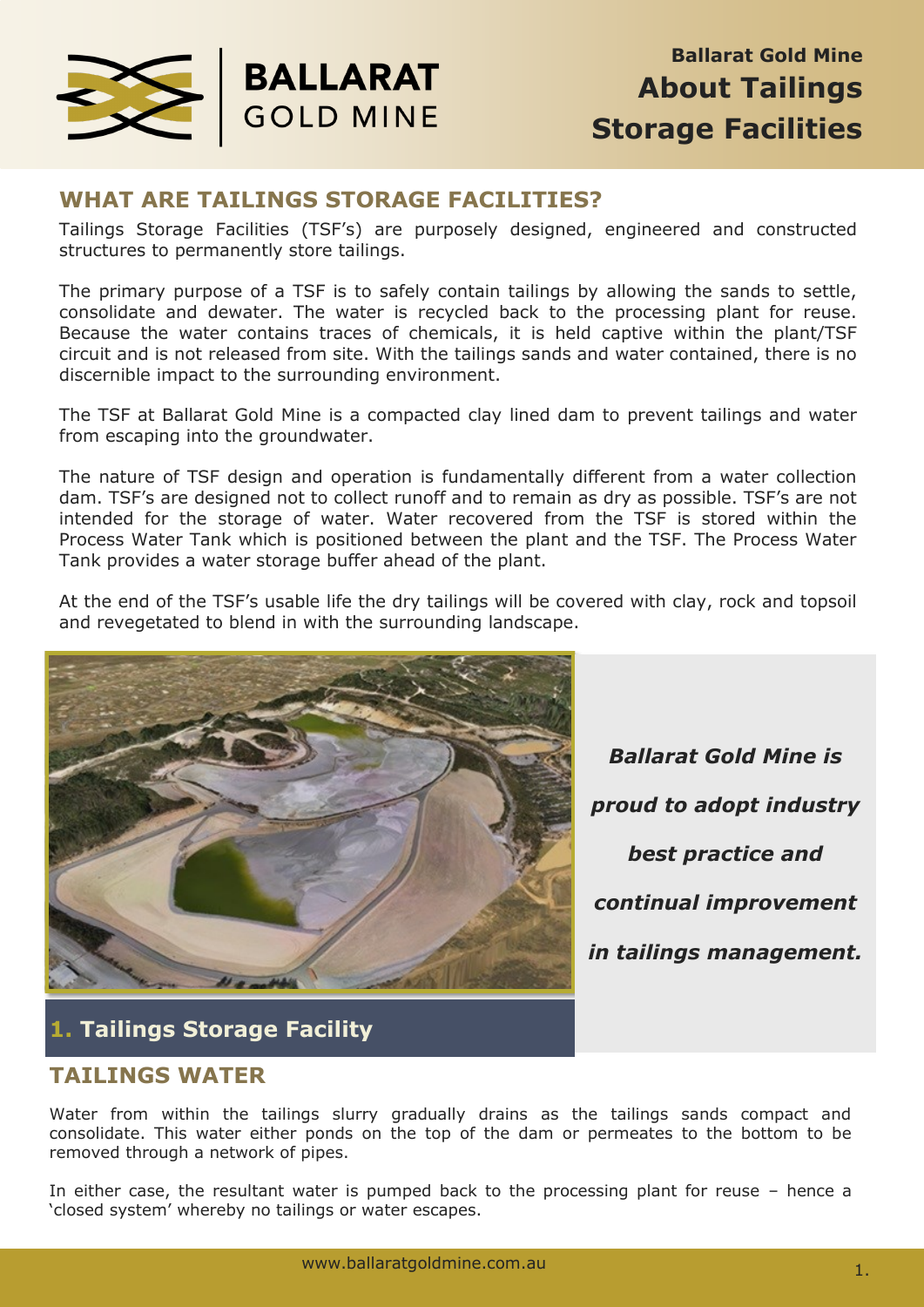

### **ELEMENTS OF A TAILINGS STORAGE FACILITY**

- 1. TSF embankment
- 2. Tailings pipeline from processing plant to TSF
- 3. Tailings slurry discharged from a pipe on embankment
- 4. Internal drains to collect water which permeates 9. One of several groundwater monitoring wells to the bottom
- 5. Well collects water from internal drains and pumps back into TSF
- 6. Water in TSF pumped back to process plant for recycling
- 7. Stormwater diversion drain
- 8. TSF liner
- 
- 10. Stockpiled topsoil for later use in rehabilitation
- 11. Process water tank
- 12. Constructed wetlands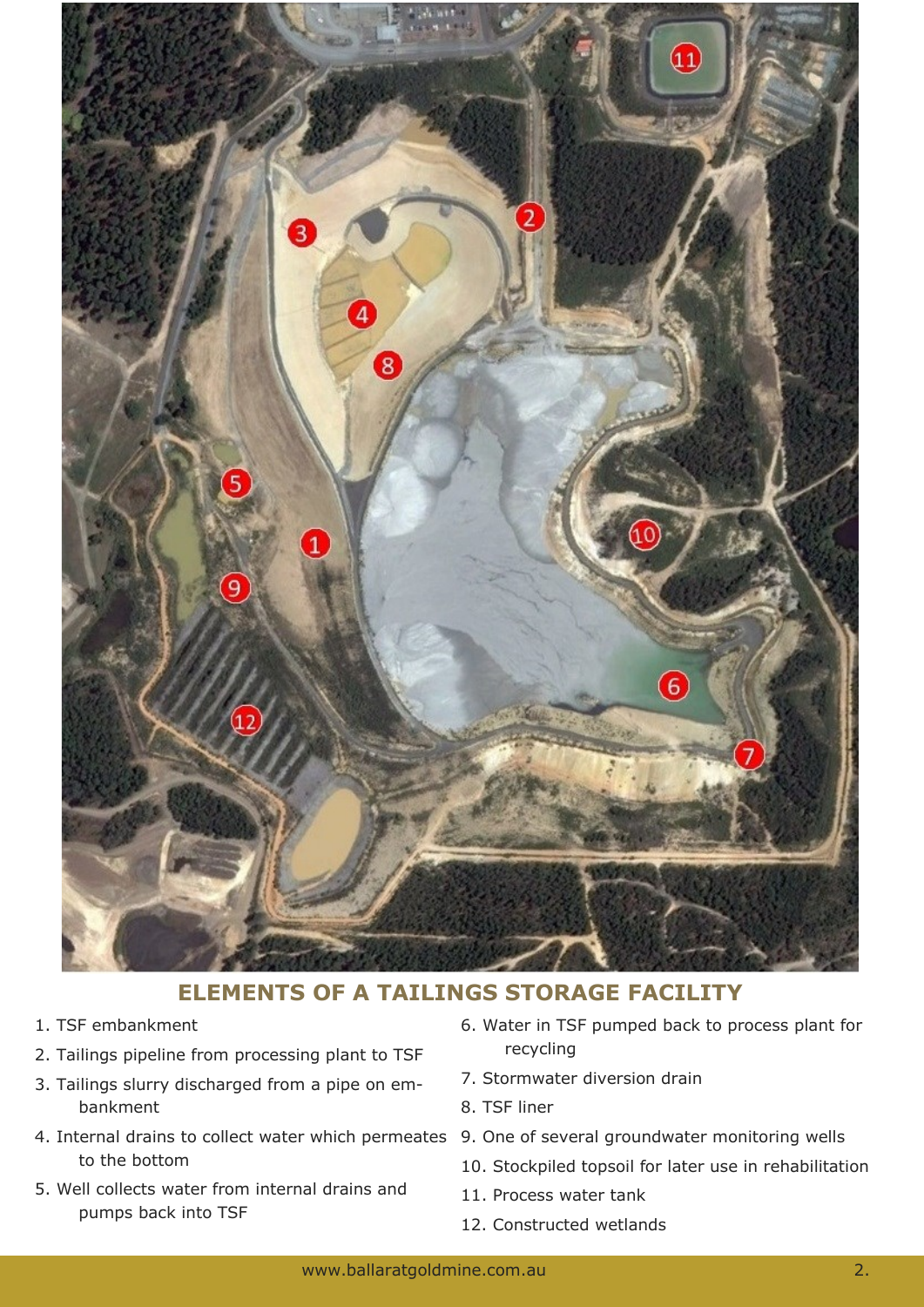### **TERRIBLE GULLY TSF**

Ballarat Gold Mine currently operates the Terrible Gully TSF as its sole tailings storage facility. The TSF is a gully infill design located immediately south of the mine and to the east of the Central Highlands Water Ballarat Sewage Treatment Plant.

The Terrible Gully TSF originally consisted of two separate cells which have recently been combined into a single cell operation with a total embankment length of approximately 2,000 m and a total storage capacity of approximately 2.5M m3.

At the maximum tailings height of 441mRL (above sea level), the TSF is designed to not only store the required tailings inventory, but also have sufficient freeboard to contain the stormwater from a 1:100,000 year Annual Exceedance Probability (AEP) 72-hour storm event and still have a minimum 0.6 m of freeboard left over.

Key to this is a stormwater diversion drain around the perimeter to divert surface water flows from storm events away from and around the TSF into a purpose built wetland. (It is important to note that the stormwater only becomes 'contaminated' if it mixes with the contents of the TSF). The TSF also has an emergency spillway sized with capacity for a Probable Maximum Flood (PMF) event.

The TSF design features a compacted 600 mm clay base liner at 10-8 m/sec permeability and internal drainage to collect and recycle permeate water from against the liner to minimise any risk of seepage losses.

## **PROPOSED**

### **WHITEHORSE GULLY TSF**

Ballarat Gold Mine is cur-rently looking at the adjoining Whitehorse Gully for a new tailings dam.

The concept design is for a facility about the same size and with similar construction methods as the existing facility.

Ballarat Gold Mine is currently undertaking site investigations, environmental assessments and preparing engineering designs for this proposal. Ballarat Gold Mine will undertake community engagement regarding this project with the various stakeholders including our neighbours.